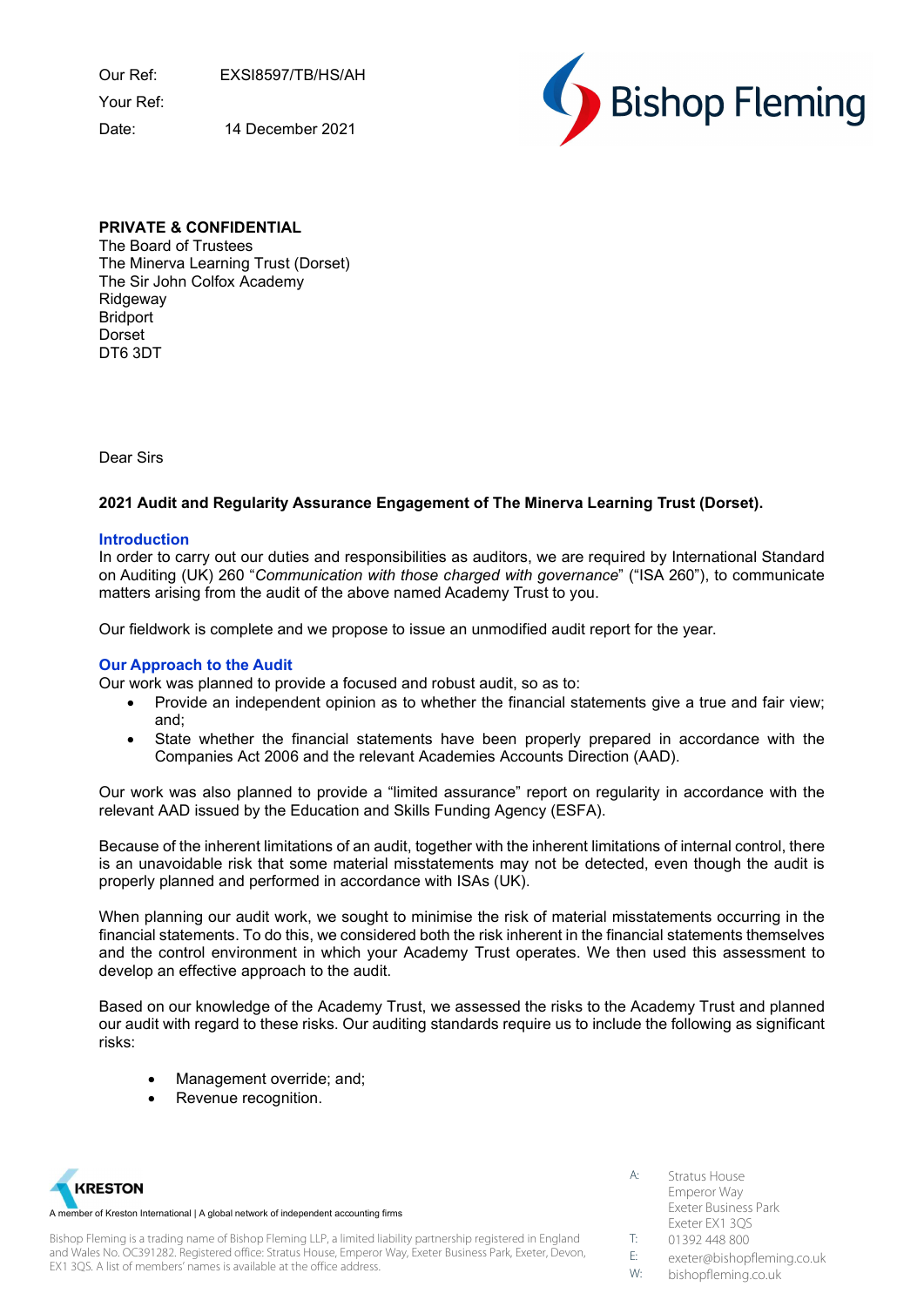# Responsibilities of the Trustees

The trustees are responsible for the preparation of the financial statements and for making available to us all the information and explanations we consider necessary.

The matters dealt with in this letter came to our attention during the conduct of our normal audit and assurance procedures which are designed primarily for the purpose of expressing our opinion on the financial statements of the above Academy Trust and providing a limited assurance conclusion on regularity.

In consequence our work did not encompass a detailed review of all aspects of the systems and controls and cannot be relied upon necessarily to disclose defalcations or other irregularities, or to include all possible improvements in internal control that a more extensive special examination might reveal.

We would be pleased to discuss any further work in this regard with trustees and/or management.

## Qualitative Aspects of Accounting Practices, Regularity and Financial Reporting

The following key audit and accounting issues were discussed and agreed at our closing audit meeting with Gillian Jacobs:

- Accounts presentation
- Trustees' report

## Audit Materiality

In carrying out our audit work we considered whether the financial statements are free from 'material misstatement'.

Materiality is an expression of the relative significance of a particular matter in the context of the financial statements as a whole. An item will normally be considered material if its omission would reasonably influence the decisions of those using the financial statements.

The assessment of whether a misstatement is material in the context of the financial statements is a matter of professional judgement and will have regard to both the amount and the nature of the misstatement. Thus different materiality levels may be appropriate when considering different aspects of the financial statements.

The assessment of whether a misstatement is material in the context of the regularity assurance report has been evaluated in the same way as the "true and fair" audit of the financial statements, as noted above.

#### Unadjusted items

We do not deem the total of the unadjusted items to be material to the financial statements. Within our letter of representation, we request you confirm that the effects of not recording such misstatements identified in the financial statements are, both individually and in the aggregate, immaterial to the financial statements of the Academy Trust as a whole.

#### Audit adjustments

During the course of our audit, we have identified adjustments which have been processed in the financial statements, on the agreement of management. These are attached to the letter of representation.

#### Internal financial controls

Our review of the Academy Trust's system of internal control is carried out to assist us in expressing an opinion on the financial statements of the Academy Trust as a whole. This work is not primarily directed towards the discovery of weaknesses or the detection of fraud or other irregularities (other than those which would influence us in forming that opinion) and should not therefore be relied upon to show that no other weaknesses exist. Accordingly, we refer only to significant matters which have come to our attention during the course of our normal audit work and do not attempt to indicate all possible improvements which a special review might reveal.

Accompanying this letter is a memorandum noting our significant control observations together with any recommendations we have for possible improvements which could be made. See Appendix I.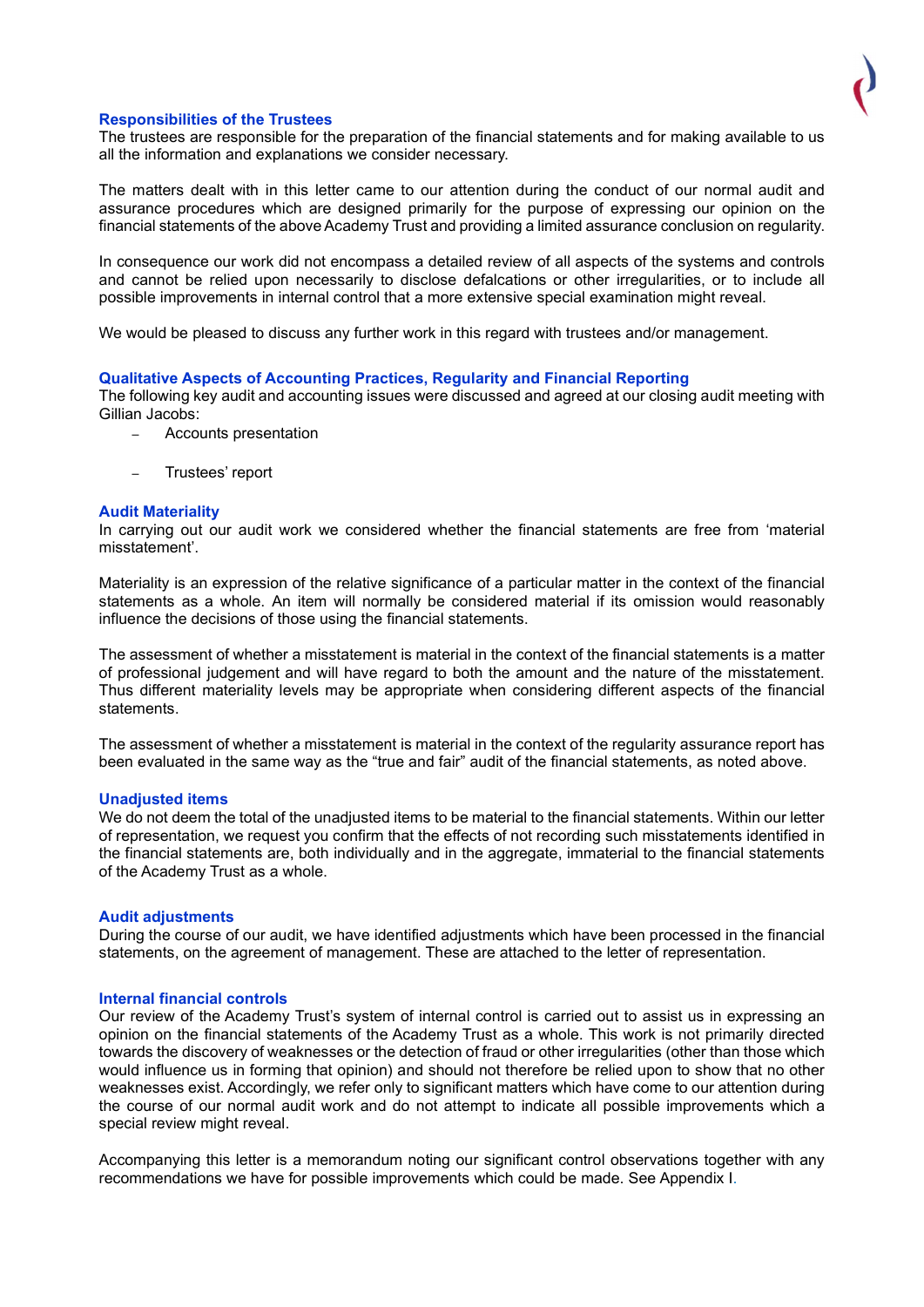#### Regularity assurance engagement findings

We conducted our regularity assurance engagement in accordance with the relevant AAD issued by the ESFA. We performed a limited assurance engagement as defined in our engagement letter.

The objective of a limited assurance engagement is to perform such procedures as to obtain information and explanations in order to provide us with sufficient appropriate evidence to express a negative conclusion on regularity. A limited assurance engagement is more limited in scope than a reasonable assurance engagement and consequently does not enable us to obtain assurance that we would become aware of all significant matters that might be identified in a reasonable assurance engagement. Accordingly, we do not express a positive opinion. Our engagement included examination, on a test basis, of evidence relevant to the regularity and propriety of the Academy Trust's income and expenditure.

We propose to issue an unmodified regularity assurance report for the year.

Appendix I also includes regularity issues brought to your attention in connection with the regularity assurance engagement.

#### Your comments

We would be grateful if you could enter your comments against each point under the "management response" column of Appendix 1 and return it to us in due course. This letter will be submitted to the ESFA with the Financial Statements.

This letter has been prepared for the sole use of the Board of Trustees, Governors, management and others of the Academy Trust. We understand that you are required to provide a copy of this report to the Education and Skills Funding Agency who may share this information internally within the Department for decision making purposes. With the exception of this, no reports may be provided to third parties without our prior consent. No responsibilities are accepted by Bishop Fleming towards any party acting or refraining from action as a result of this report.

Finally we would like to take this opportunity to thank your staff for the co-operation we have received throughout our audit. If there are any further matters which you wish to discuss concerning our audit, please do not hesitate to call us.

Yours faithfully

Sistry Flering LLP.

BISHOP FLEMING LLP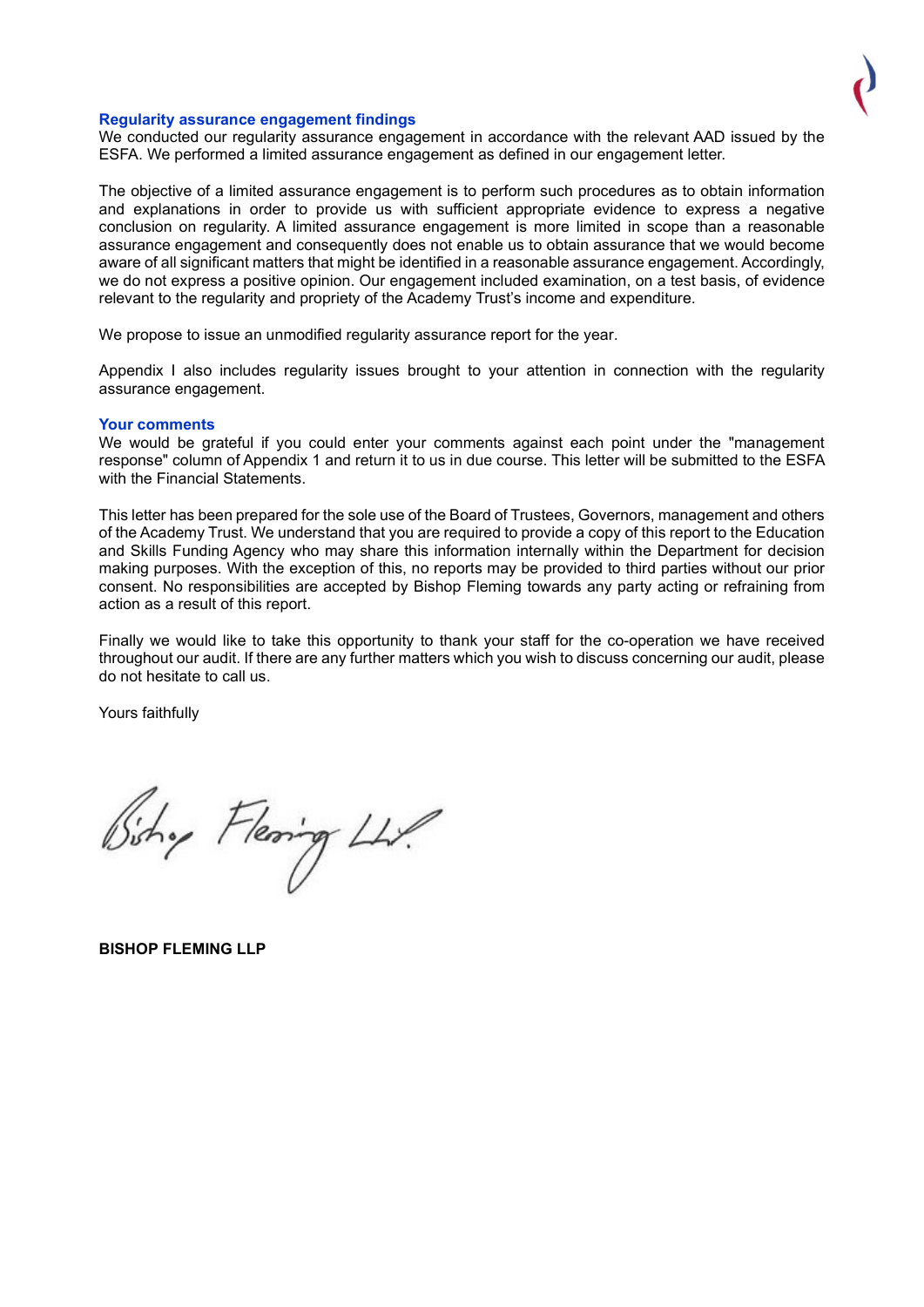## APPENDIX I

# Control Observations and Recommendations

| <b>Description &amp; Impact</b>                                                                                                                                                                                                                                                                                                                                                                                                                                                                                                                                                                                                                                                                                                                                                                                                                                                                                          | <b>Recommendation</b> | <b>Management Response</b>                                                                                        | Category |
|--------------------------------------------------------------------------------------------------------------------------------------------------------------------------------------------------------------------------------------------------------------------------------------------------------------------------------------------------------------------------------------------------------------------------------------------------------------------------------------------------------------------------------------------------------------------------------------------------------------------------------------------------------------------------------------------------------------------------------------------------------------------------------------------------------------------------------------------------------------------------------------------------------------------------|-----------------------|-------------------------------------------------------------------------------------------------------------------|----------|
| <b>Current year observations</b>                                                                                                                                                                                                                                                                                                                                                                                                                                                                                                                                                                                                                                                                                                                                                                                                                                                                                         |                       |                                                                                                                   |          |
| <b>Bank Reconciliation</b><br>During the reconciliation of the bank, we noted that the actual We recommend that during the monthly bank auditors year end adjustment in relation to<br>balance per the books on the reconciliation did not agree to reconciliation the "balance per the books" on the payroll creditors and not a systems issue<br>the actual balance per the TB. We believe this issue has been reconciliation is agreed to the actual balance per<br>cause by the opening balance adjustments in relation to the the books on the TB. Where the reconciliation<br>payroll creditors discussed below in 'Year-end adjustments'. report does not agree to the TB, this can be<br>However, it is important when doing the bank reconciliation to followed up with your system provider.<br>ensure that the actual balance per the books on the<br>reconciliation agrees to the actual balance per the TB. |                       | We believe this issues relates to an                                                                              |          |
| <b>Procurement</b><br>During our testing of procurement, we identified that a We recommend that purchases are made in linethree quotes should be sought for<br>purchase over £5,000 was made after only having received with the scheme of delegation and where purchases between £5K and £50K. This<br>two tenders. This in not line with the scheme of delegation necessary at least three tenders obtained.<br>which states at least three tenders should be obtained. We<br>are aware that this was due to time constraints.                                                                                                                                                                                                                                                                                                                                                                                         |                       | Our Financial Procedures states that<br>was done ,one supplier did not submit<br>quote within timescale allocated |          |
| <b>Pupil Numbers</b><br>We noted that during our review of the trustee boards minutes We recommend that the pupil numbers per the autumn Finance, Audit and Premises                                                                                                                                                                                                                                                                                                                                                                                                                                                                                                                                                                                                                                                                                                                                                     |                       | This is now an agenda item for the                                                                                |          |

we found no evidence that the pupil numbers per the census census is agreed by the trustees, and this is Committee, and the Autumn Census had been agreed by the trustees. This is important to ensure documented in the minutes of the meeting. that the Trust receives the correct funding allocation. numbers for 2021 have been reviewed.



Bishop Fleming is a trading name of Bishop Fleming LLP, a limited liability partnership registered in England and Wales No. OC391282. Registered office: Stratus House, Emperor Way, Exeter Business Park, Exeter, Devon, EX1 3QS. A list of members' names is available at the office address.

- A: Stratus House Emperor Way Exeter Business Park Exeter EX1 3QS
- T: 01392 448 800
- E: exeter@bishopfleming.co.uk
- W: bishopfleming.co.uk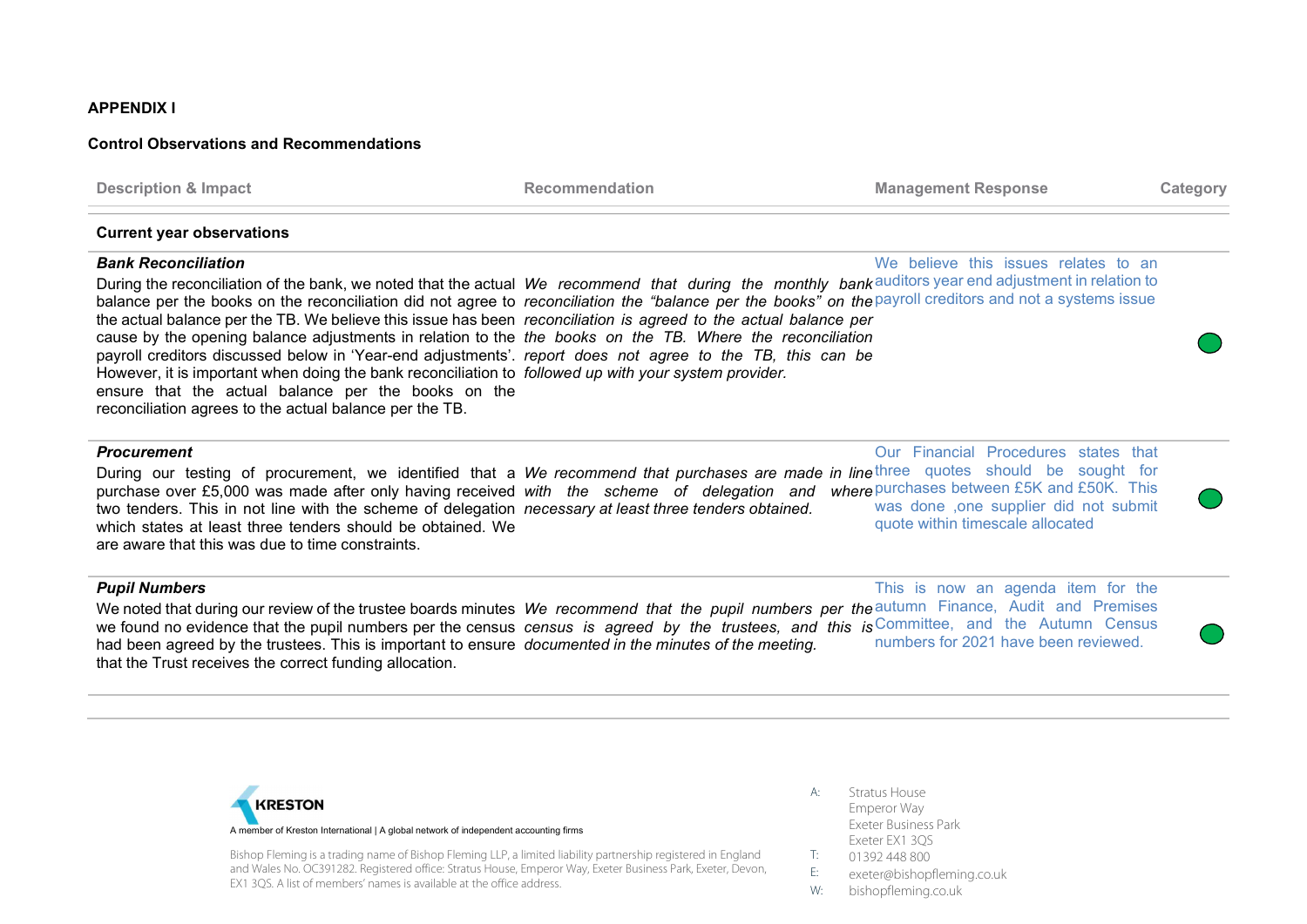## Update on previous year observations

#### Purchase invoice dates

During purchase invoice testing we found two issues:

- system that did not match the supplier invoice.
- The incorrect date on the system was in the current financial year despite the invoice date being in the manities you are previous and the term and a single previous financial year. This artificially reduced the *posted.* reported expenditure in the financial statements for 2017/18.
- In 2020 7 invoices were found where the date on the system did not match the invoice.

# 2021 Update

2021 Update

- Three invoices were found to have dates on the where the date on the system did not match the This was still an issue this year, we found 6 invoices cause an issue with the VAT returns date on the invoice. Having discussed this with the finance team we are aware that this may be due to the VAT being affected when invoices are back

## Year-end adjustments

even though schedules had been fully prepared.

We understand that at the start of the year, all of the prior year balance sheet accruals, prepayments, accrued income and deferred income are reversed as expected leaving nothing in the balance sheet for these items. At the year end the breakdown for each control account is prepared, but not posted into the accounting system.

Along with capital additions and depreciation, all of the journals are prepared and provided to the audit team who are preparing the accounts.

August payroll creditors, being the pension contribution and year we had to make an adjustment to the payroll PAYE are posted to the bank reconciliation at the month end creditor at the year end and the bank reconciliation to be netted off with the payment, rather than correctly being *did not agree to theTB.* 

On arrival for the audit, none of the 31 August 2017 year-end *This was partially an issue this year as the opening* an issue. We questioned why an auditors adjustments to capital additions, depreciation, accruals and *balance adjustments had been posted and the* adjustment was being made. prepayments had been posted to the accounting system, *brought forward figures were correct in the*Discussions will be held with auditor to accounts. However, this did cause an issue in the make appropriate adjustments to ensure current year with the bank reconciliation and payroll<sup>the bank</sup> reconciliation agrees with the TB creditors. In both the current and prior year the

Correct if invoices are back posted it does

For the past five years this has not been

August payroll creditors, being the pension contribution and PAYE are posted to the bank reconciliation at the month end to be netted off with the payment, rather than correctly being posted to a control account which should be included in the balance sheet of the monthly management accounts. This year the adjustment had been made to the accounts to post the opening balance payroll creditor, but the payment was never netted off against the creditor, just removed from the bank reconciliation as reconciling item. Therefore this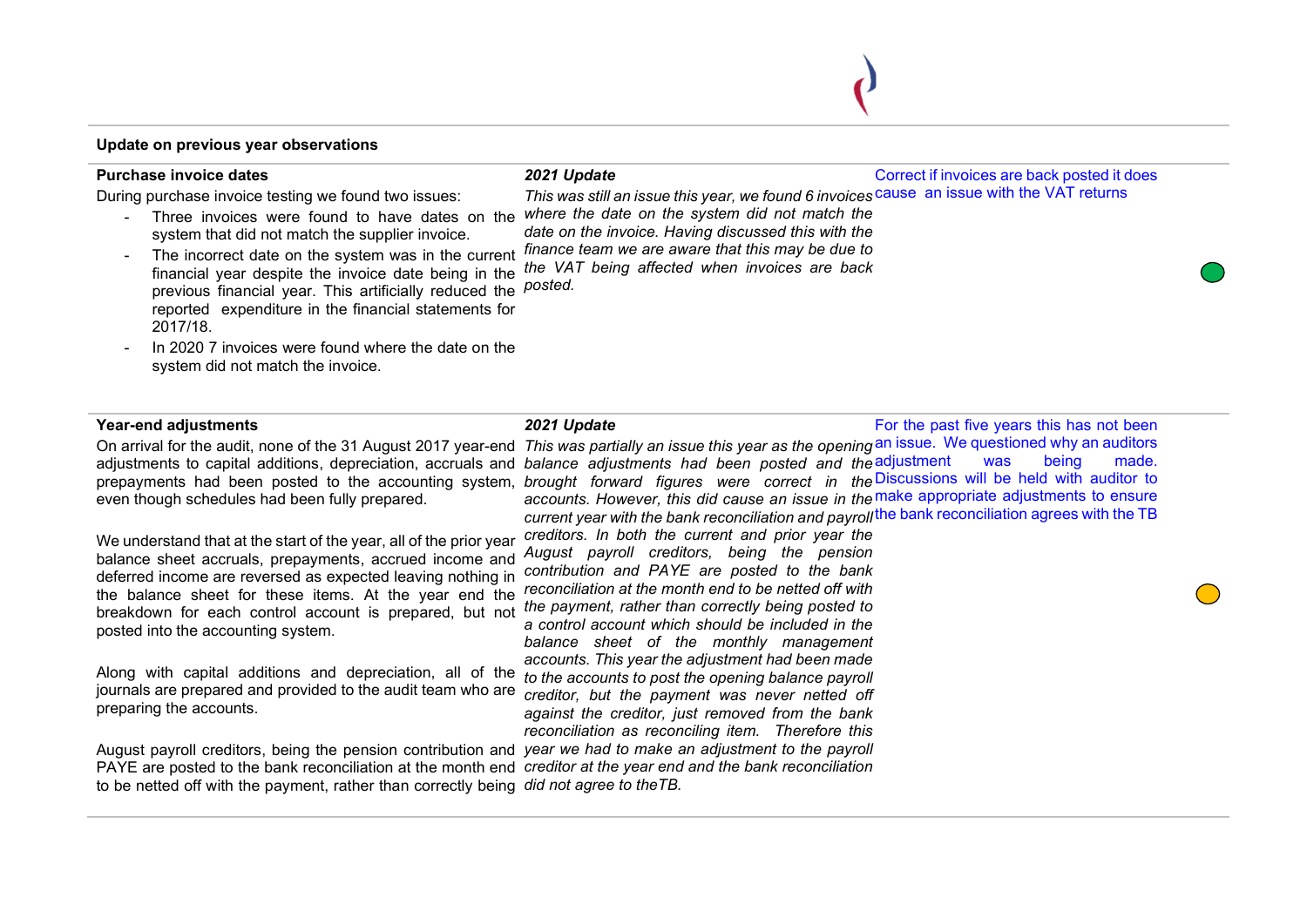posted to a control account which should be included in the balance sheet of the monthly management accounts.

# Update on previous year observations (resolved)

#### Monthly management Accounts and control accounts

The Academies Financial Handbook states that the format of *balance sheet* monthly management accounts must include an income and expenditure account, variation to budget report, cash flows and balance sheet. No balance sheet information is contained within the management accounts provided to Trustees.

The PSF year end roll forward appears to not have been run, so the trial balance provided at the audit showed the annual movement rather than year end balances. Therefore, monthly procedures including review of balance sheet codes is not being done. This would have picked up on the Aged Creditor balance being an overall debtor balance this year, which may represent additional expenditure. Also reporting the balances to Trustees would have highlighted this issue earlier.

Significant time is spent during the audit reconciling the PSF management reports produced with the Trial Balance provided to auditors. These are from the same system and by not agreeing it may suggest accurate information is not being included in the reports. If PSF was up to date and the balance sheet codes reviewed against the management reports monthly, this should not happen.

| <b>Business and Pecuniary Interests Register</b>                                                              | 2021 Update |            |
|---------------------------------------------------------------------------------------------------------------|-------------|------------|
| We noted from reviewing the website that the current list of This was not an issue this year and all trustees |             |            |
| business and pecuniary interests does not include the most were listed on the register.                       |             | $\bigcirc$ |
| recent Trustees who were appointed from March 2018. An up                                                     |             |            |
| to date Business Interest Register must be on the Trust's                                                     |             |            |
| website at all times. We are aware that the new Trustees have                                                 |             |            |
| completed declarations. We found this to be an issue again in                                                 |             |            |
|                                                                                                               |             |            |

2021 Update

Monthly management accounts did include the